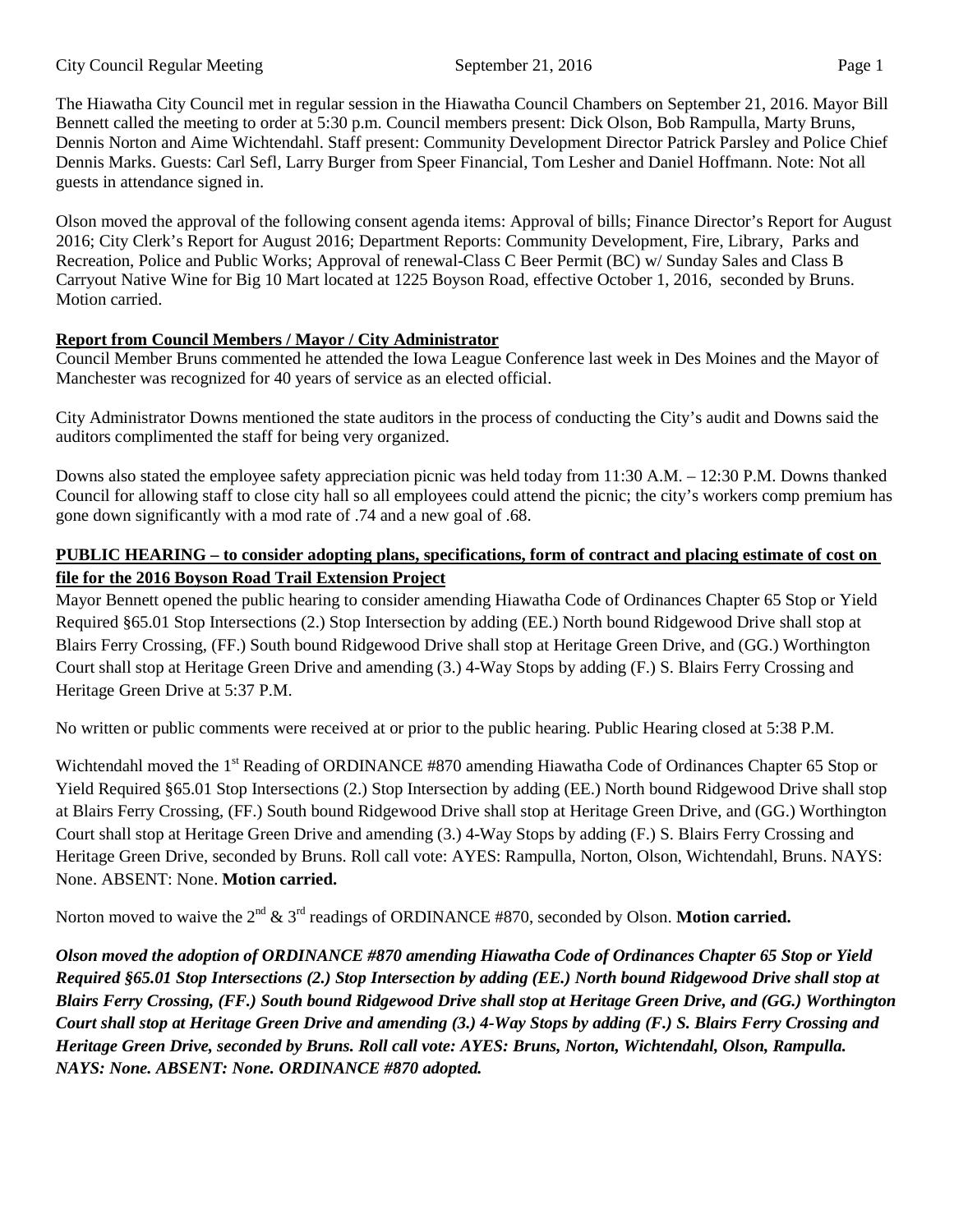#### **PUBLIC HEARING – to consider adopting plans, specifications, form of contract and placing estimate of cost on file for the 2016 Boyson Road Trail Extension Project**

Mayor Bennett opened the public hearing to consider adopting plans, specifications, form of contract and placing estimate of cost on file for the 2016 Boyson Road Trail Extension Project at 5:40 P.M.

No written or public comments were received at or prior to the public hearing. Public Hearing closed at 5:40 P.M.

Rampulla presented RESOLUTION #16-184 adopting plans, specifications, form of contract and placing estimate of cost on file in connection with the 2016 Boyson Road Trail Extension Project, seconded by Wichtendahl. Roll call vote: AYES: Wichtendahl, Olson, Bruns, Rampulla, Norton. NAYS: None. ABSENT: None. **RESOLUTION #16-184 adopted.** 

# **Get Out the Vote Presidential Campaign Presentation – Carl Sefl**

Carl Sefl spoke to council regarding the Get Out the Vote Presidential Campaign asking for non-partisan support to help inform and urge residents of Hiawatha to get out and vote during this Presidential election. Sefl mentioned during the 2012 Presidential election: 77% of Hiawatha residents were registered to vote, 61% voted at the polls and 39% used absentee ballots. Sefl requested support in encouraging residents of Hiawatha to vote during the 2016 election through council approval of the following initiatives:

- Publishing an article in the Hiawatha Today October Issue
- Including an insert in the Hiawatha Newsletter to inform residents of their polling locations and include an absentee ballot request form– October Issue
- Providing absentee ballots at City Hall and delivery to the Linn County Election office
- Volunteers providing transportation to polling locations
- Volunteers staffing phones from 7:00 A.M. 9:00 P.M.
- Placing "Vote" signs throughout the city
- Fire Department driving through community with "vote" signs on vehicles
- HEDCO support of the Get Out the Vote Campaign
- Council members and staff spread positive word of campaign

# **Tax Increment Financing Presentation – Larry Burger, Speer Financial**

Larry Burger reviewed the City's Tax Increment Financing Report that consisted of General Obligation Debt of \$21,755,000.00 total outstanding; FY 2017 Total TIF Rebate Obligations of \$529,425.00; Total Rebate Obligations through 2025 of \$6,601,025.00; Total TIF Revenue to certify December 1, 2016 for FY18 obligations of \$2,075,280.00, \$1,319,155.00 for debt payments and \$753,125.00 for rebates; review of General Obligation Debt Capacity as follows:

| $\bullet$ | Assessed valuation (100%) GO Bond capacity FY 2016-2017      | \$572,676,737.00 |
|-----------|--------------------------------------------------------------|------------------|
| $\bullet$ | Statutory GO debt limit @ 5% of 100% value                   | 28,633,837.00    |
| $\bullet$ | <b>Bonds Outstanding</b>                                     | 21,755,000.00    |
| $\bullet$ | TIF Rebate Agreements Outstanding (non-annual appropriation) | 235,900.00       |
| $\bullet$ | TIF Rebate Agreements Outstanding (annual appropriation)     | 452,525.00       |
| $\bullet$ | Bonds paid (during fiscal year)                              | 2,590,000.00     |
| $\bullet$ | TIF Rebates (paid)                                           | 529,425.00       |
| $\bullet$ | Bond Issue (TIF Rebates-annual appropriations)               | 0.00             |
| $\bullet$ | Remaining GO Debt Capacity (not obligated)                   | 9,309,837.00     |
| $\bullet$ | % of capacity remaining                                      | 32.51%           |
| $\bullet$ | GO Contingency Reserves (% of GO Capacity 20%)               | 4,295,076.00     |
| $\bullet$ | Total GO Capacity-Less contingency reserve                   | 5,014,761.00     |
|           |                                                              |                  |

\*Percent of capacity remaining 17.51%

\*Percent increase for property valuation projection is 1.0%